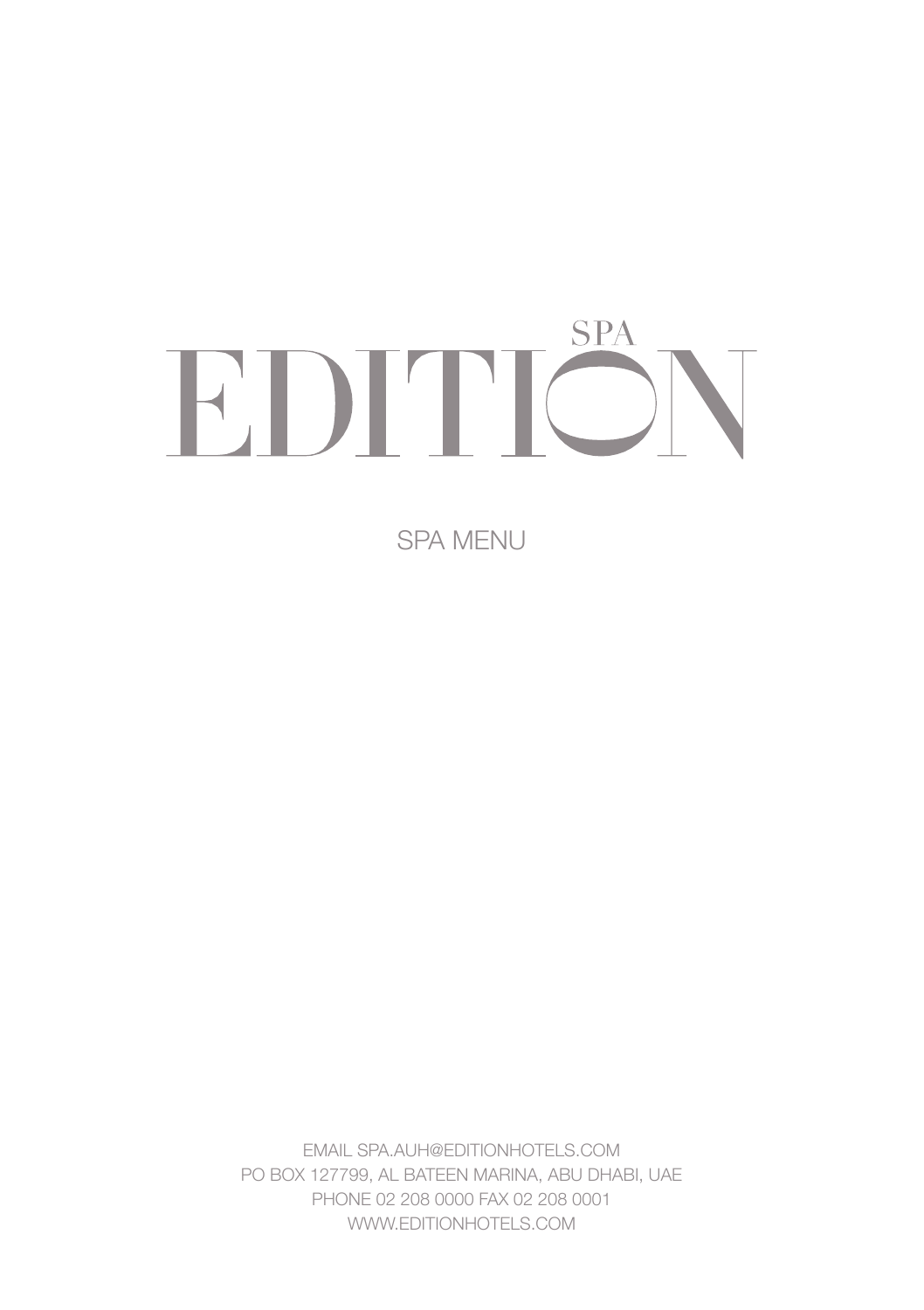# **WELCOME**

The EDITION Spa embraces the generous spirit of Abu Dhabi, where hospitality lies at the heart of its culture. Where tradition meets innovation and settings and experiences carefully combine warmth and personal comfort with a distinctly modern sensibility. We offer you 6 treatment suites with private dressing rooms and a lavish couple's suite.

Showcasing the best spa, wellness treatments and beauty / grooming services the EDITION Spa blends timeless philosophies and innovative techniques, to provide customized treatments featuring bespoke scent, sound, touch and premium products.

# SPA HOURS

Spa opening hours are from 10am to 10pm. Special requests for treatments outside of normal spa hours may be considered individually and are subject to availability and an accommodation fee.

# CANCELLATIONS

All reservations within 4 hours of booking are subject to a 50% cancellation charge. All no-show appointments will be charged in full.

# ACCESSIBILITY AND ARRIVAL

The EDITION Spa is available to all hotel guests and area locals who are 18 years of age or older. Pools may only be accessed by in-house guests. We suggest that you arrive 15-30 min prior to your scheduled appointment for an optimal spa experience and to allow a brief discussion about your treatment expectations. Arriving late will limit the time for your appointment. Please notify the receptionist if you are pregnant, have disabilities, allergies, or any other health concerns upon booking.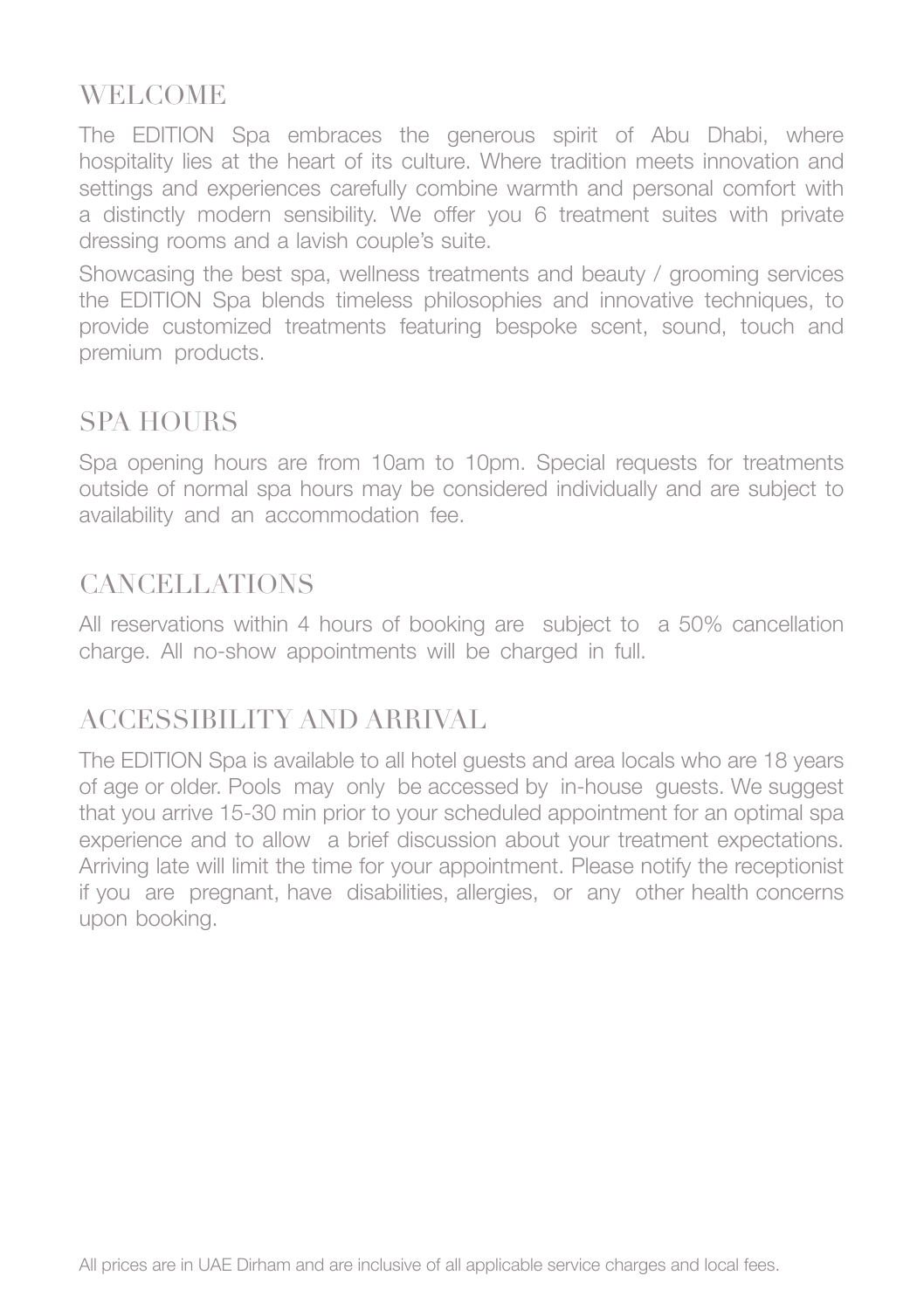# EDITION RITUALS

Enjoy the ultimate spa experience with these integrated experiences and targeted solutions for modern lifestyle.

CEREMONY OF LOVE AED 2200 / 120m (for two guests)

Show your love by indulging in this ceremony together. Enjoy an exotic Moroccan Hammam bathing ritual and full body massage.

Deep cleanse and exfoliation / body mask / full body massage

#### OUD RENEWAL AED 995 / 120m

Luxuriate in lush layers of healing botanical extracts and hydrating serums infused by the potent effects of Oud. Regulating the nervous system, releasing muscle tension and rejuvenating your face and body.

Oud Radiance facial / full body massage with Oud Arabian oil

#### TRAVELERS CORNER AED 900 / 90m

Perfect ending to a tiring, busy day. Unwind with an invigorating body scrub, followed by the 30 minutes targeted massage and a choice of express facial or foot reflex treatment.

Body scrub / targeted massage / choice of express facial or foot reflex

# MASSAGE & BODYWORK

#### EDITION HOUSE MASSAGE AED 545 / 60m AED 790 / 90m

Unique multi-sensory experience with our signature Tibetan singing bowls combined with gentle and nurturing Swedish-style massage to alleviate general aches and pain and promote total relaxation.

DEEP TISSUE AED 545 / 60m AED 790 / 90m

The go-to for athletes and those who appreciate intense bodywork: slow focused techniques reach deep muscle layers and connective tissue to ease tension and enhance mobility.

#### BALINESE AED 545 / 60m AED 790 / 90m

A soothing sequence of stretching and sweeping massage is combined with warmed oils to promote deep relaxation.

#### HOT VOLCANIC STONE AED 580 / 60m AED 850 / 90m

A massage therapy which melts away tension, eases muscles stiffness and increases circulation and metabolism using volcanic heated stones.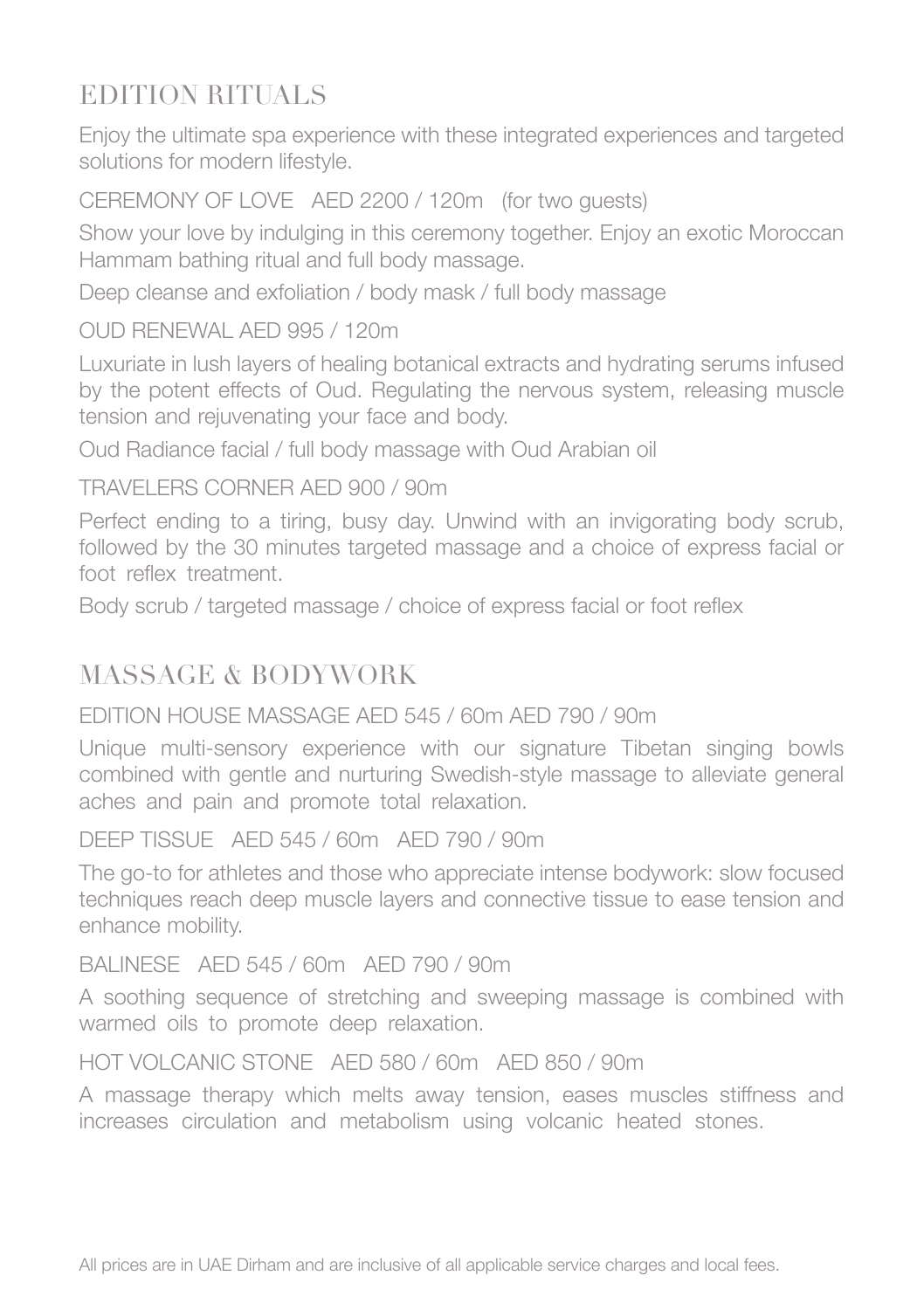#### HEALING SOUND THERAPY AED 305 / 30m AED 545 / 60m

Sound bowls transfer harmonizing energy to ground the body on a deep cellular level while balancing the brain wave frequencies.

#### FOOT REFLEX AED 360 / 45m AED 440 / 60m

Reflexology is based on the principle, of our organs being mapped onto corresponding points on our feet and by applying pressure on these points, stimulating the energy flow and restoring balance and promoting well-being.

#### TARGETED AED 305 / 30m

Maximum impact in minimum time. A focused massage that targets specific areas of concern to provide the perfect pick-me-up.

## MASSAGE ENHANCEMENTS

#### OUD BODY OIL AED 80

Feed the skin and calm the mind with a rich blend of hydrating body oils infused with Oud, rose and sandalwood. (No additional time)

#### OIL SCALP MASSAGE AED 80

Nourishing treatment that works deep into the skin to improve the condition of the scalp, while hair is left revitalized with a lustrous shine. Enhancement with no added time that complements any massage, facial or body therapy.

#### BODY SCRUB AED 320 / 45m

Remove dead ski cells, stimulate circulation and mourish dry skin with an intensely invigorating and refining exfoliation

#### BACK FACIAL AED 300 / 30m

Experience a deep cleanse, exfoliation and a warm soothing mask designed to focus on that hard to reach area. Concluded with a massage that concentrates on the neck, shoulders and back to relax and soothe tight muscles.

#### DETOXIFYING BATH SOAK AED 120 / 30m

This ancient remedy of soaking in hot detox bath can assist your body in eliminating toxins and helps ease sore muscles.

#### CAMEL MILK BATH SOAK AED 120 / 30m

This enriching bath soak uses camel's milk to nourish and re-mineralize, Arabian solar sea salts to restore vitality and senna to soothe sun damage and inflammation. Leaves skin feeling healed and relaxed.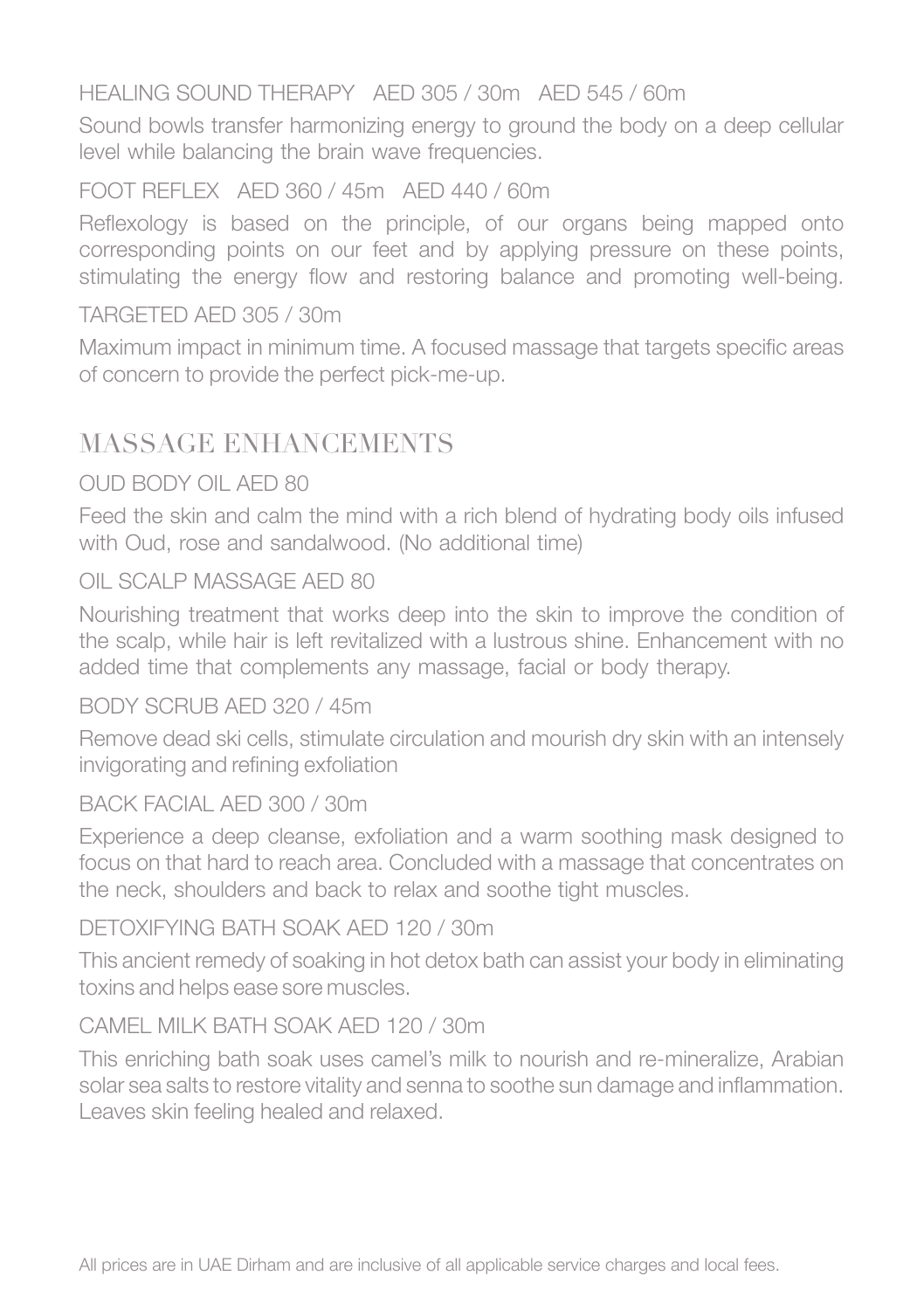# BODY THERAPIES

## HAMMAM AED 610 / 60m

Lavish full body purification focusing on cleansing, nourishment and total rejuvenation.

## ROSE RESTORE AED 650 / 90m

Prized for its soothing and healing properties, this hydrating ritual calms the mind and feeds the body with layers of organic rose-infused products and rose quartz crystals.

## GOLDEN BODY TREATMENT AED 600 / 60m AED 850 / 90m

Nourish and heal your skin with a proven anti-inflammatory properties of Gold by invigorating exfoliation with a golden sugar scrub and a soothing massage with a fragrant oil enriched with Gold particles. Guaranteed to leave your body soothed, hydrated and radiant.

# FACIALS

## TRIPPLE OXYGEN GLOW BY LING AED 700 / 60m AED 800 / 90m

The stunning facial consist of therapeutic face, neck and shoulder massage, gentle organic apple peel and award-winning SparkLING Makeover Oxygen mask. 90m facial concludes with with a boost of 02 oxygen infusion for a instant non-invasive facelift.

## ARABIAN OUD RADIANCE BY SODASHI AED 700 / 60m

A beautiful, aromatic facial that will soften, nourish and balance the skin with warm facial compress that softens and exfoliates. A face mask, rich in herbal extracts, then purifies and hydrates the skin. This facial experience is enhanced with a signature facial massage using Sodashi's luxurious Arabian Oud Oil and anti-aging rose quartz crystal massage.

## DEEP CLEANSING BY OMOROVICZA AED 600 / 60m

Thorough cleansing and exfoliation help draw out impurities and detoxify the skin to clear congestion, regulate moisture balance and reduce enlarged pores, resulting in healthier glowing skin.

## GOLD HYDRA LIFT BY OMOROVICZA AED 700 / 75m

Packing serious healing and hydrating power, bio-available gold stimulates circulation to strengthen the skin, while a sculpting facial massage and soothing eye treatment lift and tone.

## BLUE DIAMOND BY OMOROVICZA AED 850 / 90m

This firming and brightening treatment helps to revitalize dull, tired skin by increasing energy and improving cellular function to restore youthful resilience, health and vibrancy.

All prices are in UAE Dirham and are inclusive of all applicable service charges and local fees.